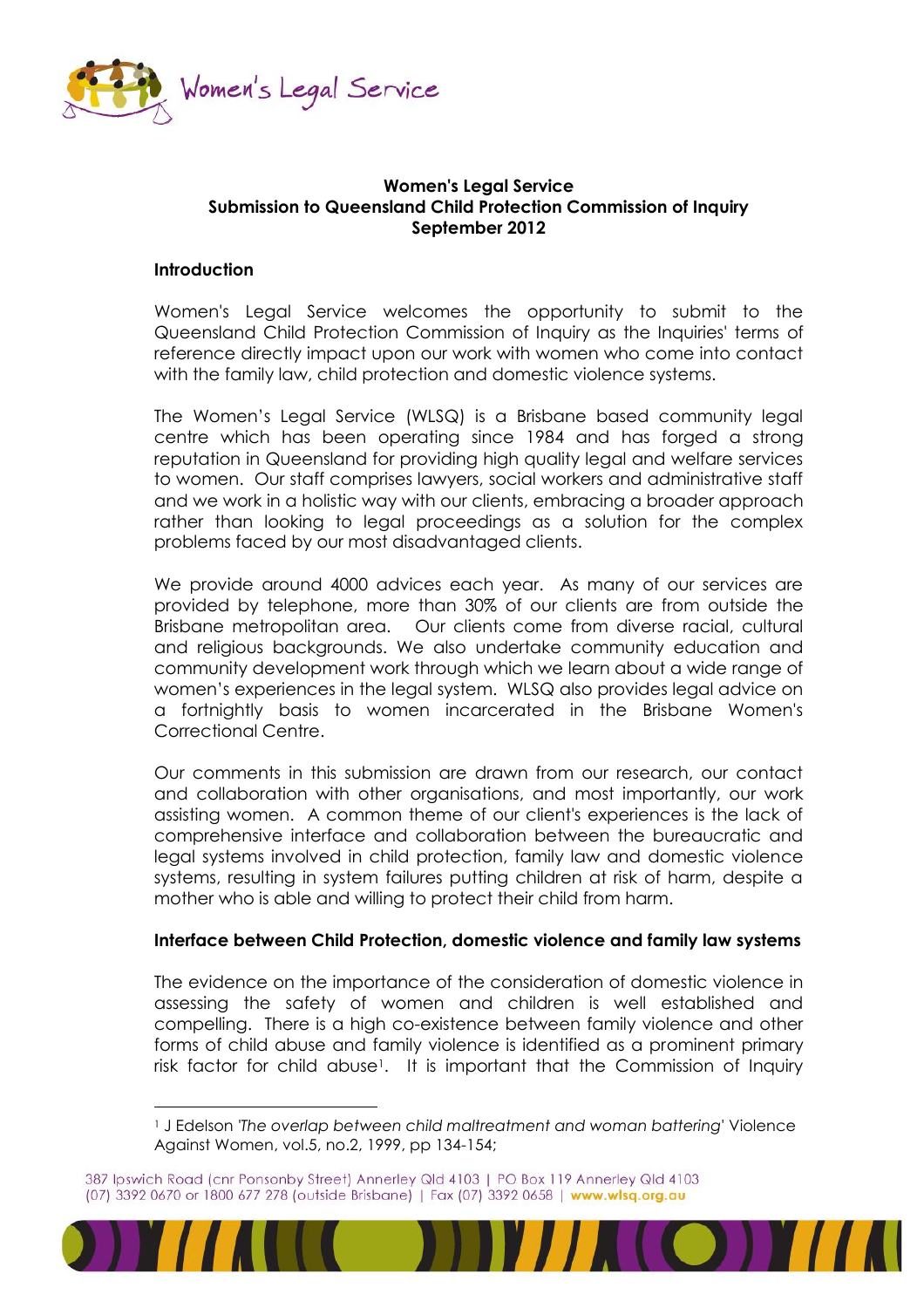considers the impact of domestic violence in identifying systemic gaps for the safety of women and children who are escaping violence.

Issues of violence against women and violence against children and their inter-relationship and the devastating and long-term impacts of family violence are not well understood by the family law and child protection systems. Serious threats to women can be disregarded or downgraded by the child protection and family law systema because they are not directly related to the children. There is a tendency to catergorise violence against women and violence against children as two separate issues and this can have devastating consequences, as highlighted by recent high profile cases involving the murder of children by their fathers, post separation.

A common scenario for our clients is that they are told by the child protection agency to separate from the perpetrator of violence, otherwise their children will be removed because the mother will be deemed a parent "not able or willing to protect a child from harm". Additionally she is directed to seek protection for herself and her children by the child protection agency by obtaining a domestic violence order with the children included on it, despite the fact that the inclusion of children can be very difficult to obtain. Further she is directed to obtain family court orders restricting the perpetrator's contact with the children.

The child protection agency then withdraws their involvement from the family, because the mother is assessed to be acting protectively. There is no support or assistance by the agency to obtain the recommended orders. The woman then acts on this advice and pursues the domestic violence and family law orders and is confronted and shocked at how difficult this is to achieve. She is unable to include her children on her domestic violence order and she is negatively viewed by a family law system which favours a cooperative and shared parenting arrangement.

The advice of the child protection agency is often 'unofficial' and not recorded so the women cannot rely upon it later in relation to the perpetrator's potential risk to the children. It also presents difficulties for women seeking legal aid in satisfying the legal aid merit test.

These kinds of cases highlight the great reluctance of the child protection agency to become 'involved' and arguably with case load pressures and a protective mother a tertiary intervention is not the best mechanism for the woman and her children. However it does raise the lack of resources available to women and her children to use available legal mechanisms to ensure the ongoing safety of her children. While a legal support strategy may seem a tertiary intervention, it has the potential to remove children from harm

For example, in NSW domestic violence is the highest primary risk factor identified. *Department of Community Services Discussion paper for Review, Statutory Child Protection in NSW: Issues and Option for Refor*m, p. 7. See also www. childsafety.qld/practice-manual/documetns/prac-paper-domestic-violence.pdf

 $\overline{a}$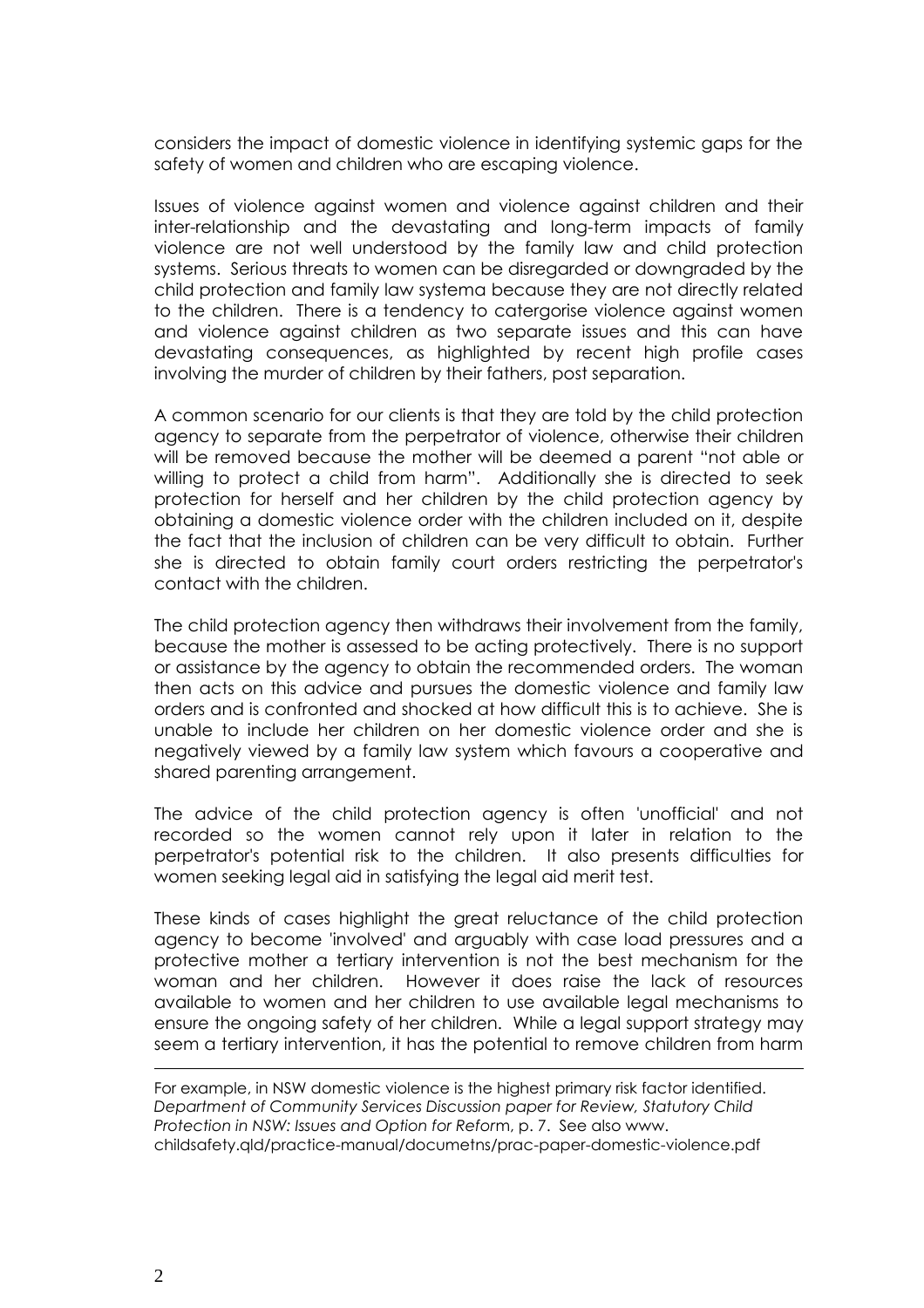once and for all, therefore being an effective primary intervention and future prevention strategy.

# **Availability of Legal Aid**

Grants of legal aid are available to women for child protection and domestic violence matters, only on the basis that satisfy the merits and means test. This results in many women not being eligible for legal aid assistance and are therefore faced with self-representation at both the state magistrates court for child protection matters, domestic violence orders and at the family court. Women have difficulties obtaining legal aid for family law matters because of their difficulty in presenting evidence about the family violence as the only evidence is her own account, despite the possible involvement of the child protection agency.

While WLSQ and community legal centres would support many of these women, the paucity of resources in the sector results in many women selfrepresenting, some with assistance, but no ongoing legal representation.

Child protection matters are distinct from family law and domestic violence, as these proceedings are personal matters. It is essential that legal aid is always granted to clients in child protection proceedings as they are "defending" themselves against the State. The State has funds and resources at its disposal to put forth the best case against the client. Women who do not qualify for legal aid or who cannot afford private representation are left to defend themselves and prepare their own case. Even if women are legally represented, legal costs cannot be recovered for against the State for unsuccessful applications.

In our experience, legal aid is more readily granted in criminal law proceedings. While it can be argued that criminal matters have to potential to impact on the civil liberties of the offender, women and children involved in the child protection system risk losing their familial relationships. The Convention of the Rights of Children stipulates that children have a right to live with their parents, unless it is not in the child's best interests (Article 9) and that parents have the responsibilities for the upbringing and development of their children (Article 18). WLS submits that it is essential that legal aid be granted in child protection proceedings so that fundamental rights of children can be protected and appropriately litigated.

#### **Women in Prison**

In our fortnightly legal visits to women held in the Brisbane Women's Correctional Centre it is clear that women have difficulties engaging with the child protection agency when their children are in care of the Department of Child Safety.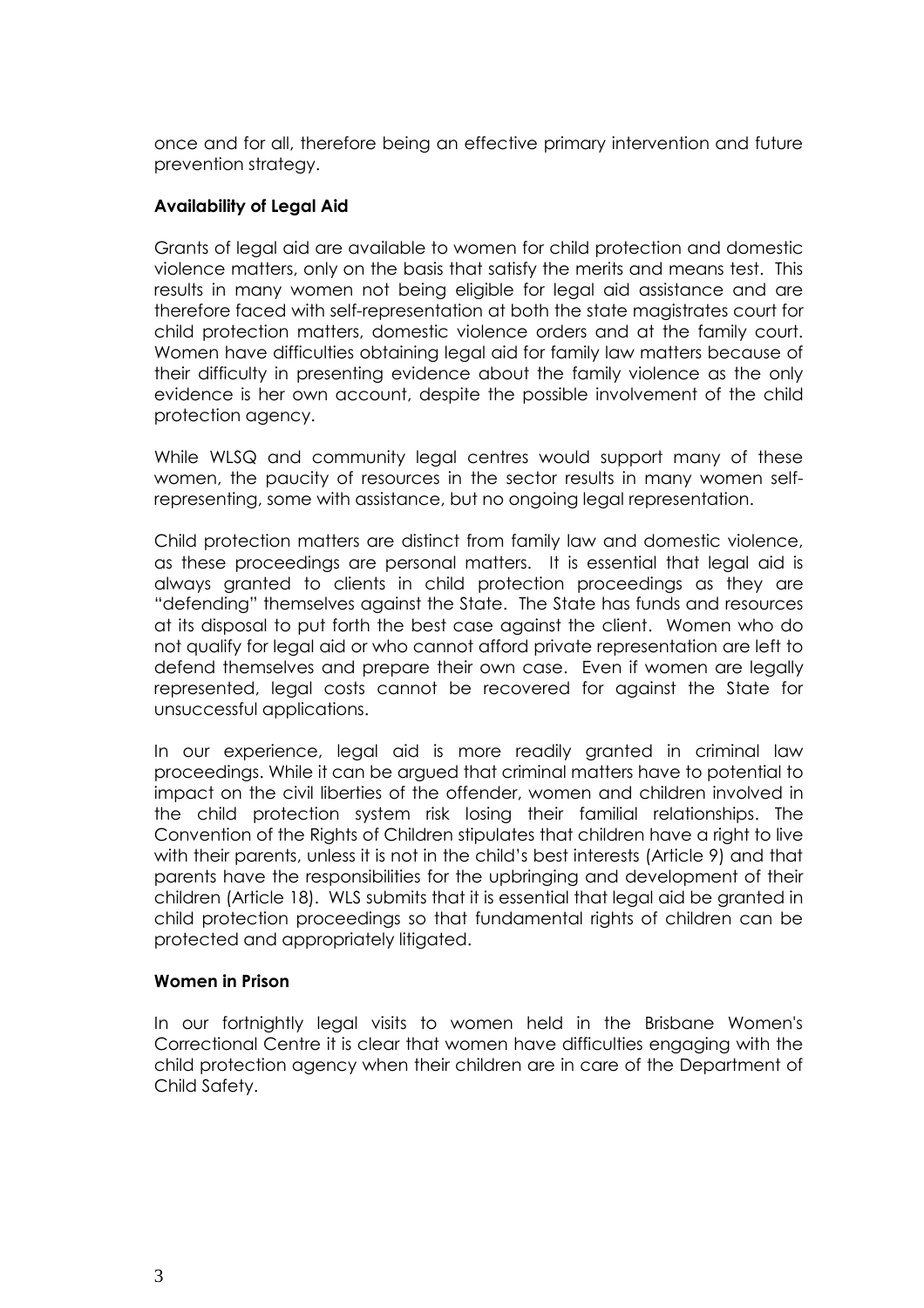WLSQ endorses our colleagues, Sister Inside, submissions to the Commission of Inquiry, particularly in relation to whether Department case plans fully engage women in prison in accordance with the principles in the *Child Protection Act (Qld)* 1999.

It is our experience that women in prison do not have access to legal advice and assistance on child protection matters, have very little communication with the child protection agency about their children, and have very little ability to engage in parenting program that will better enable them to be reunited with their children upon their release.

#### **Expertise and Specialisation**

It is our experience that there are significant workforce issues at the Department of Child Safety, with front line workers who are inexperienced, overwhelmed by the enormity of the workload and emotional impact. These circumstances lead to Departmental Officers not fully investigating and engaging with children and parents in the case management process.

Currently there is no requirement under the Child Protection Act for the Child Protection agency to provide full disclosure of its material to a party other than a separate representative. The lack of full disclosure of material not only deprives parties of their right to natural justice it also impedes a party from securing ongoing legal aid funding.

It is also important that there is increased specialisation in the Magistrates court system to deal with child protection matters. Queensland has only one specialist Childrens Court Magistrates based in Brisbane.

Specialisation requires Magistrates to be trained (on an on-going basis) so that they have the requisite knowledge to understand the particular needs and rights of women experiencing violence.

We submit that there needs to be a greater understanding and training amongst all court personnel about how they interact with vulnerable women (and young people) coming to the court, as well as working with Indigenous and CALD clients.

#### **Court structure**

In Queensland, there is only one Children's Court. Child protection matters are otherwise dealt with by Magistrates sitting in local Magistrates Courts exercising Children's Court jurisdiction.

In our experience, due to a lack of safe rooms available, women are required to wait outside the courtroom and risk exposure to the perpetrator of violence. Both clients and young people are also required to sit in common waiting